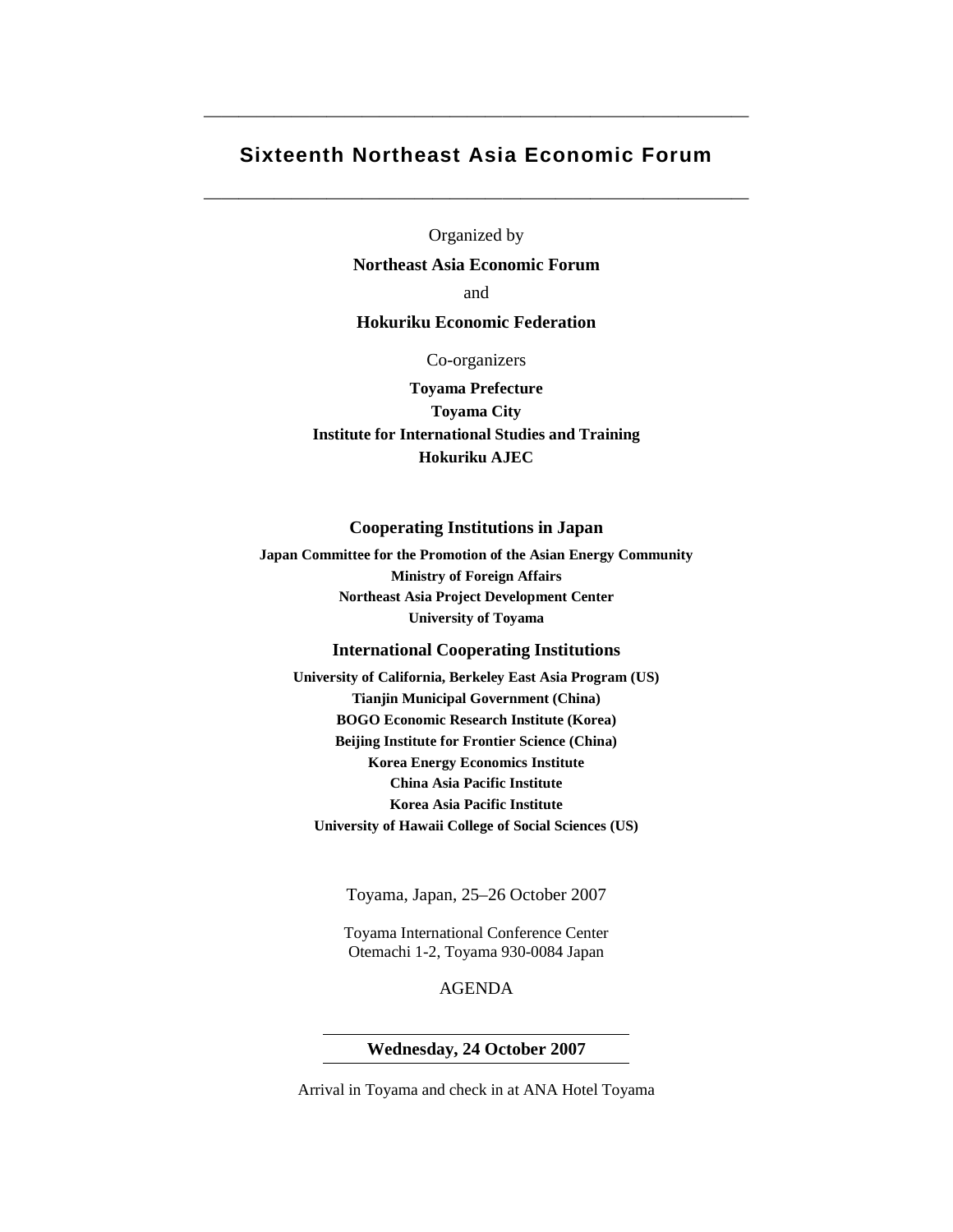### **Thursday, 25 October 2007**

| 8:30-9:00 | Registration at Toyama International Conference Center |
|-----------|--------------------------------------------------------|
|-----------|--------------------------------------------------------|

**9:00-9:20** Musical Performance by **Yayoi Toda** (violin) and **Junko Miyake** (piano)

## **9:30-11:00 Opening Ceremony**

Opening remarks of the 16<sup>th</sup> NEAEF by Lee-Jay Cho, Chairman, Northeast Asia Economic Forum

Opening remarks by **Fujio Shinki**, Chairman, Hokuriku Economic Federation

Welcoming remarks by **Takakazu Ishii**, Governor, Toyama Prefecture

Welcoming remarks by **Masashi Mori**, Mayor, Toyama City

Remarks by **Yasuo Fukuda**, Prime Minister of Japan, delivered by **Taro Nakayama**, Member of the Japanese Diet, former Foreign Minister of Japan

Remarks by **Roh Tae-woo**, Former President of Republic of Korea, Delivered by **Chung Won-Shik**, Former Prime Minister, Republic of Korea

Remarks by **Song Jian**, Former Vice-Chairman, the Chinese People's Political Consultative Conference and President, China-Japan Friendship Association, Delivered by **Zhang Dengyi**, Former Minister, State Oceanic Administration of the People's Republic of China

Remarks by **Victor Ishaev**, Governor of Khabarovsk Krai, Delivered by **Vladimir Kuchuk**, Advisor to the Government of the Khabarovsk Krai

Remarks by **George Ariyoshi,** Former Governor of Hawaii, Chairman of the Hawaii Asia Pacific Institute

Remarks by **Kwan Yong Park**, Former Speaker of the National Assembly, Republic of Korea

Remarks by **Rentsendoo Jigjid**, Mongolian Ambassador to Japan

### **11:00-11:30 Coffee Break**

**11:30-12:30 Keynote Address** 

*Toward Economic Development in Northeast Asia: the Strategies, and the Roles and Possibilities for the Hokuriku Region* 

**Jitsuro Terashima,** President, Mitsui Strategic Research Institute

**12:30-14:00 Lunch** at ANA Hotel Toyama, 3rd floor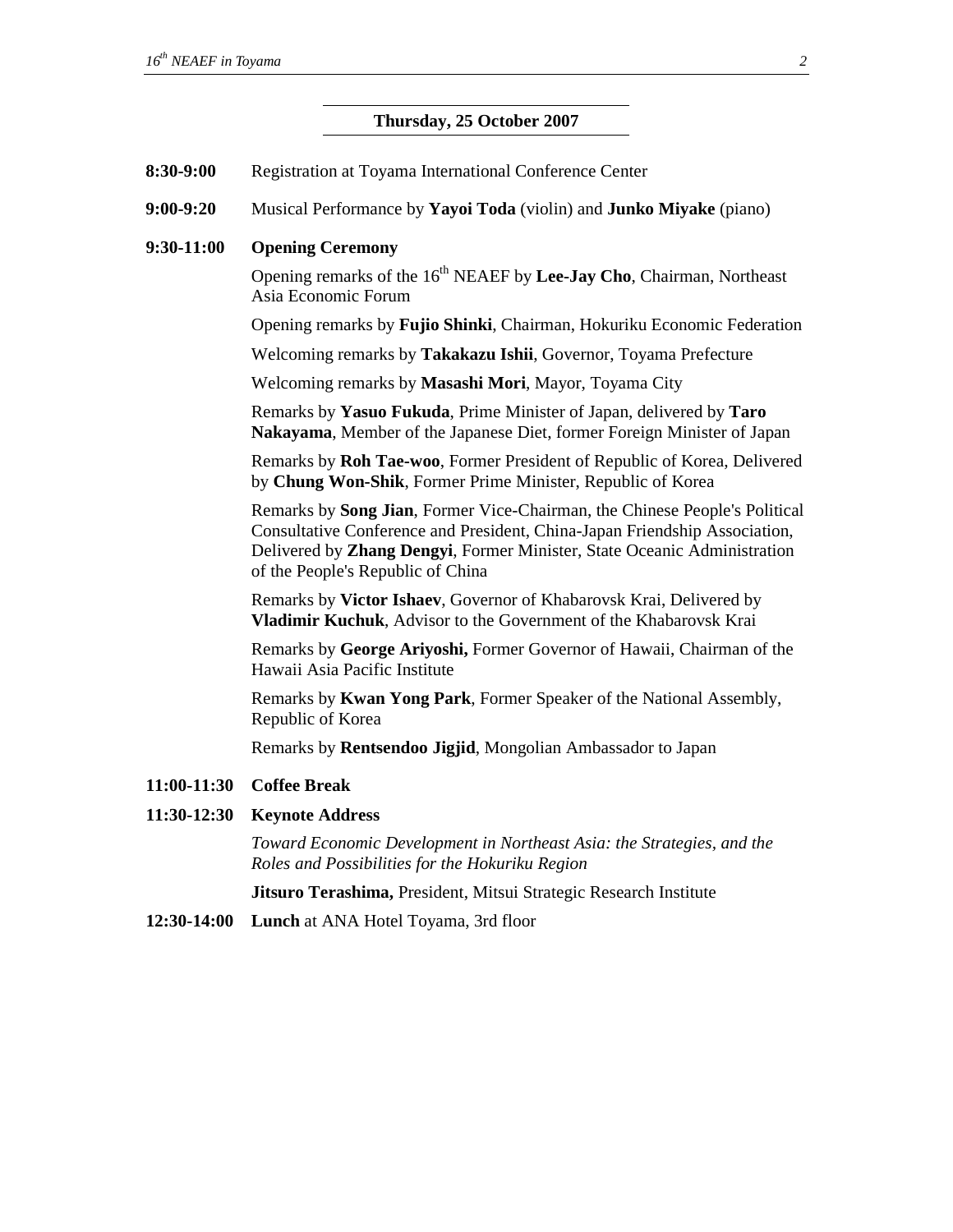# **14:00-15:40 Session 1: Building Partnerships for Environmental Protection in Northeast Asia**

Chair: **Motoyuki Suzuki**, Chairman, National Environmental Council of Japan

**Motoyuki Suzuki**, Chairman, National Environmental Council of Japan

**Ryo Fujikura,** Professor, Hosei University

**Tsutomu Kasahara,** Deputy Mayor, Toyama City

**Qian Yi,** Professor, Tsinghua University and Member of China Academy of Engineering

**Heung-Jin Choi,** Senior Director, Environmental Policy Office, Ministry of Environment, Republic of Korea

- **15:40-16:00 Coffee Break**
- **16:00-16:30 Comments and Open Discussion**

**Hiroaki Sono**, General Manager, Hokuriku Electric Company

**Ganbold Baasanjav,** Ambassador to Vietnam, Mongolian Ministry of Foreign Affairs

Open Discussion

**17:00-19:00 Reception** (ANA Hotel Toyama, 3rd floor)

**Friday, 26 October 2007** 

# **9:30-11:00 Session 2: Energy Cooperation in Northeast Asia: Efficiency, Conservation and Sustainability**

Co-Chairs: **Taro Nakayama**, Member of the Japanese Diet and former Foreign Minister and **Steve Cowper**, Former Governor of Alaska and Chairman, Wescorp Energy

**Shen Longhai**, Director, EMC Committee of China Energy Conservation Association

**Toh Kyung-Hwan**, Senior Director, Energy and Resources Policy Division, Ministry of Commerce, Industry and Energy (MOCIE)

**Shimpei Kojima**, Former President, University of Fukui

**Shigeru Sudo**, Senior Analyst, Energy and Environment Program, International Development Center of Japan

**Zhang Jianping**, Director, Department of International Regional Cooperation, Institute for International Economic Research, National Development and Reform Commission. (NDRC)

**Yasuo Tanabe**, Deputy Director-General, Economic Affairs Bureau, Ministry of Foreign Affairs

**Vladimir Kuchuk**, Advisor to the Government of Khabarovsk Krai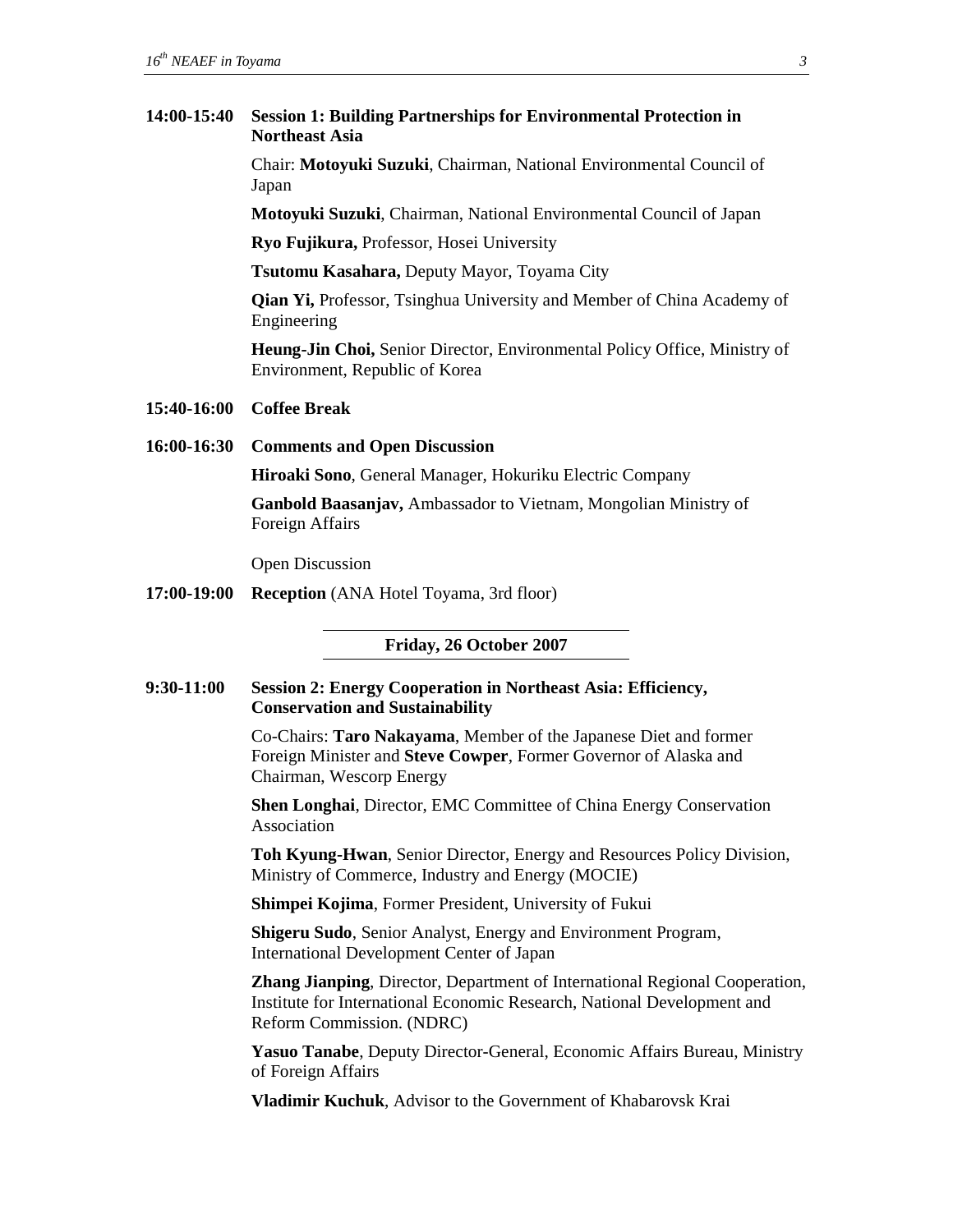#### **11:00-11:20 Coffee Break**

**11:20-12:00 Comments and Open Discussion** 

**John Tichotsky**, Advisor to the Governor of Chukotka Region

**Bat-Uul Erdene**, Member of Mongolian Parliament

**Seung Jick Yoo**, Director, Division of Climate Change and Energy Conservation, Korea Energy Economics Institute

**Katsumi Kuruba**, Director, Wakasa-wan Energy Research Center

**Tetsuya Endo** , Chairman, NBC and Former Vice Chairman, Atomic Energy Commission of Japan

Open Discussion

**12:00-13:30 Lunch** at ANA Hotel Toyama, 3rd floor

### **13:30-14:30 Session 3: Transportation and Logistics**

Chair: **Hideo Kayahara**, Professor, Hokkaido University and President, Japan Port and Harbor Association

**Jung-Ook Lee**, Former President, Korea Marine Institute

**Masato Shinohara,** Professor, Tokai University

**Wang Derong**, Vice-Executive President, China Communication and Transportation Association

### **14:30-15:30 Comments and Open Discussion**

**Norio Sasaki**, Director, Hokuriku Branch of Ministry of Land, Infrastructure and Transport

**Koki Nagata**, Managing Director, Air Transport Research and Advice, Washington, D.C.

**Batbold Zagdrachaa**, Executive Director, New Policy Institute

**Zhang Dengyi**, Former Minister, State Oceanic Administration of the People's Republic of China

Open Discussion

#### **15:30-16:00 Coffee Break**

### **16:00-17:00 Closing Session**

**Chair: Lee-Jay Cho**, Chairman, Northeast Asia Economic Forum Session Reports by Session Chairs

**Motoyuki Suzuki**, Chairman, National Environmental Council of Japan

**Steve Cowper** , Former Governor of Alaska and Chairman, Wescorp Energy

**Hideo Kayahara,** Professor, Hokkaido University and President, Japan Port and Harbor Association